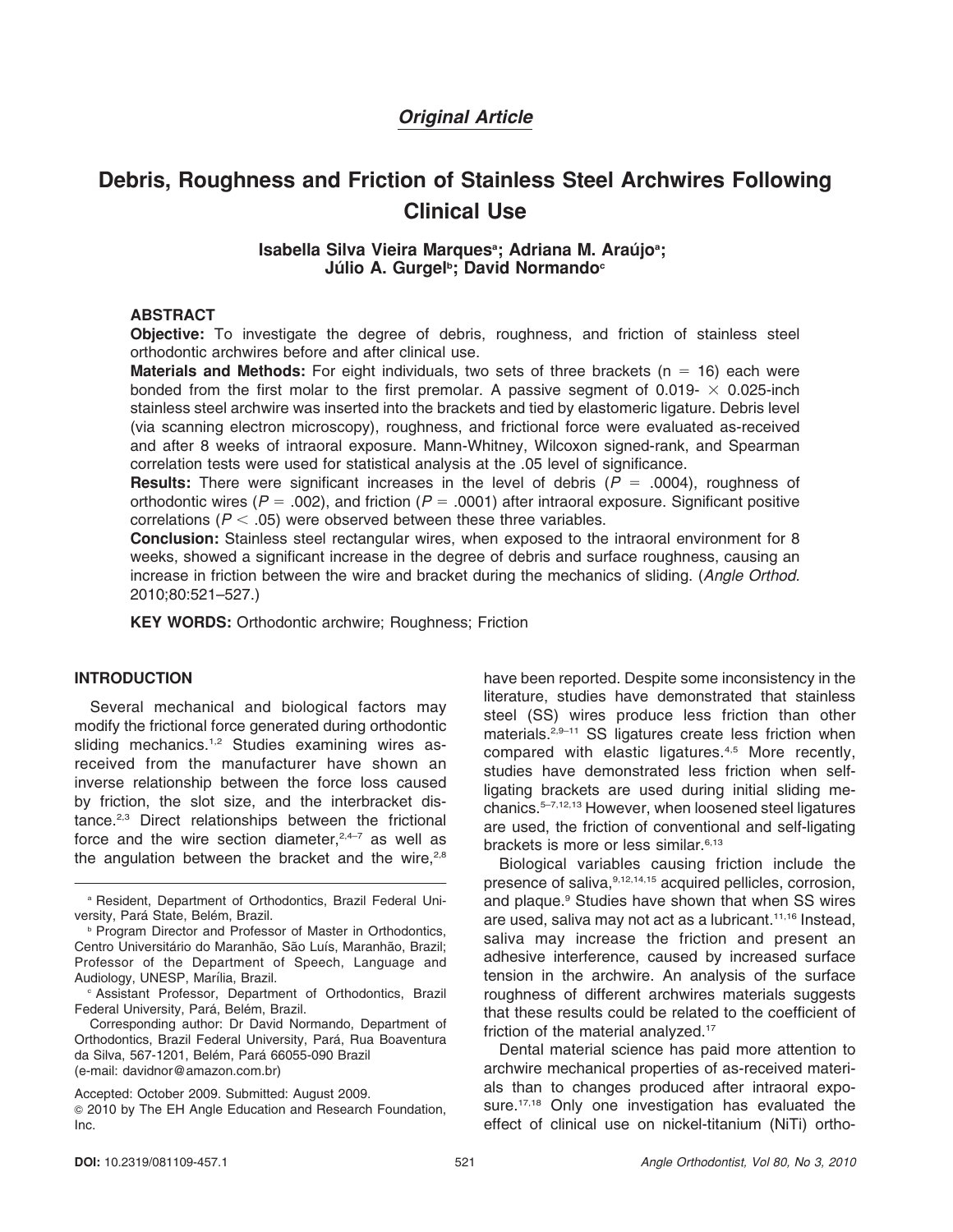dontic wires (0.016- $\times$  0.022-inch) in terms of surface roughness of wires and friction during the sliding between bracket and wire.19 The NiTi archwires showed higher coefficients of friction and roughness after four weeks of clinical use, but no significant relationship was observed between the increasing roughness of the wire and the friction level.

However, although orthodontic NiTi archwires are more commonly used, SS archwires are more frequently indicated for sliding mechanics because of their lower friction coefficients.<sup>2,9-11</sup> Also, rectangular SS archwires used during sliding mechanics may need to stay in the oral environment for several months. Thus, it is necessary to examine the changes produced by the oral environment in the mechanical properties of SS orthodontic archwires.

The aim of this investigation was to evaluate the changes that occur in SS orthodontic archwires before and just after clinical use for 8 weeks. Specifically, the changes in the degree of debris impregnated on the orthodontic wire, the wire surface roughness, and the friction produced during sliding were evaluated before and after exposure to the oral environment.

#### MATERIALS AND METHODS

This study was approved by the Commission of Bioethics, Faculty of Dentistry of the Brazilian Federal University, Pará State 025/2008. Consent was also sought by asking subjects to sign a form that explained the nature and purpose of the present investigation.

The sample size was calculated assuming a normal distribution of the tested parameters, allowing use of the Student  $t$  test for statistical analysis of the differences between as-received (T0) archwires and archwires after 8 weeks of clinical use (T1). We also assumed a power of 80% to detect a difference of 0.5 N of force and standard deviations of 0.3 (T0) and 0.6 (T1) and a bilateral alpha level of 5%. Standard deviations were determined in a pilot study involving six unused wires and six wires (from three patients) examined after 8 weeks of intraoral exposure. The sample sizes were determined to be  $n = 8$  (T0) and n  $=$  16 (T1), since the variance was doubled for the wires after clinical use.

Eight pieces of straight segments of as-received SS wire,  $0.019 \times 0.025$  inch (3M Unitek, St Paul, Minn), were examined. The effects of intraoral exposure were examined in eight adult individuals (four men and four women), who received a bonding consisting of a set of three edgewise brackets, slot  $0.022 - \times 0.030$ -inch (Morelli, São Paulo, Brazil) in each hemiarch (n = 16), from the first molar to the first premolar. A straight segment of the same SS wire  $(0.019 - \times 0.025$ -inch) was inserted into each of the 16 sets of brackets at a



Figure 1. Bracket wire set after 8 weeks of intraoral exposure.

distance corresponding to the first molar to first premolar of each patient. The wires were carefully tied to the brackets with elastic ligatures (diameter 0.120 inch; Unicycles, Masel, Carlsbad, Calif). The sets of brackets and wires remained in the oral environment for 8 weeks (Figure 1).

After being removed from the oral cavity, the wires were stored in four closed containers, with a layer of utility wax, that were set upright. The tips of the wires that maintained contact with the wax were not used in the examinations. Debris level and roughness were evaluated before (T0,  $n = 16$ ) and after 8 weeks of intraoral exposure (T1,  $n = 16$ ) in paired analyses. Frictional force was evaluated in as-received wires  $(n = 8)$  and after 8 weeks of intra-oral exposure  $(n = 1)$ 16). All examinations were performed within 48 hours of removal of the wires from the oral environment.

# Microscopic and Roughness Analysis

For the microscopic debris and roughness analyses, the upper tip of each segment of the wire was fixed on a glass slide. A mark in the central area of the wire was determined previously in order to standardize the reading. The central area (0.025 inch) of the wires was observed by scanning electron microscopy (SEM) using a LEO 1430. Images were obtained from secondary electrons, with magnifications of  $18\times$  and  $200\times$ .

Assessment of the amount of debris on the surface of the wires was performed by a single examiner. The following scores were used, according to previous published methods used in endodontics (Figure 2): 0  $=$  total absence of debris; 1 = some debris, involving less than one-fourth of the image analyzed;  $2 =$ moderate presence of debris involving one-fourth to three-fourths of the image;  $3 =$  presence of a large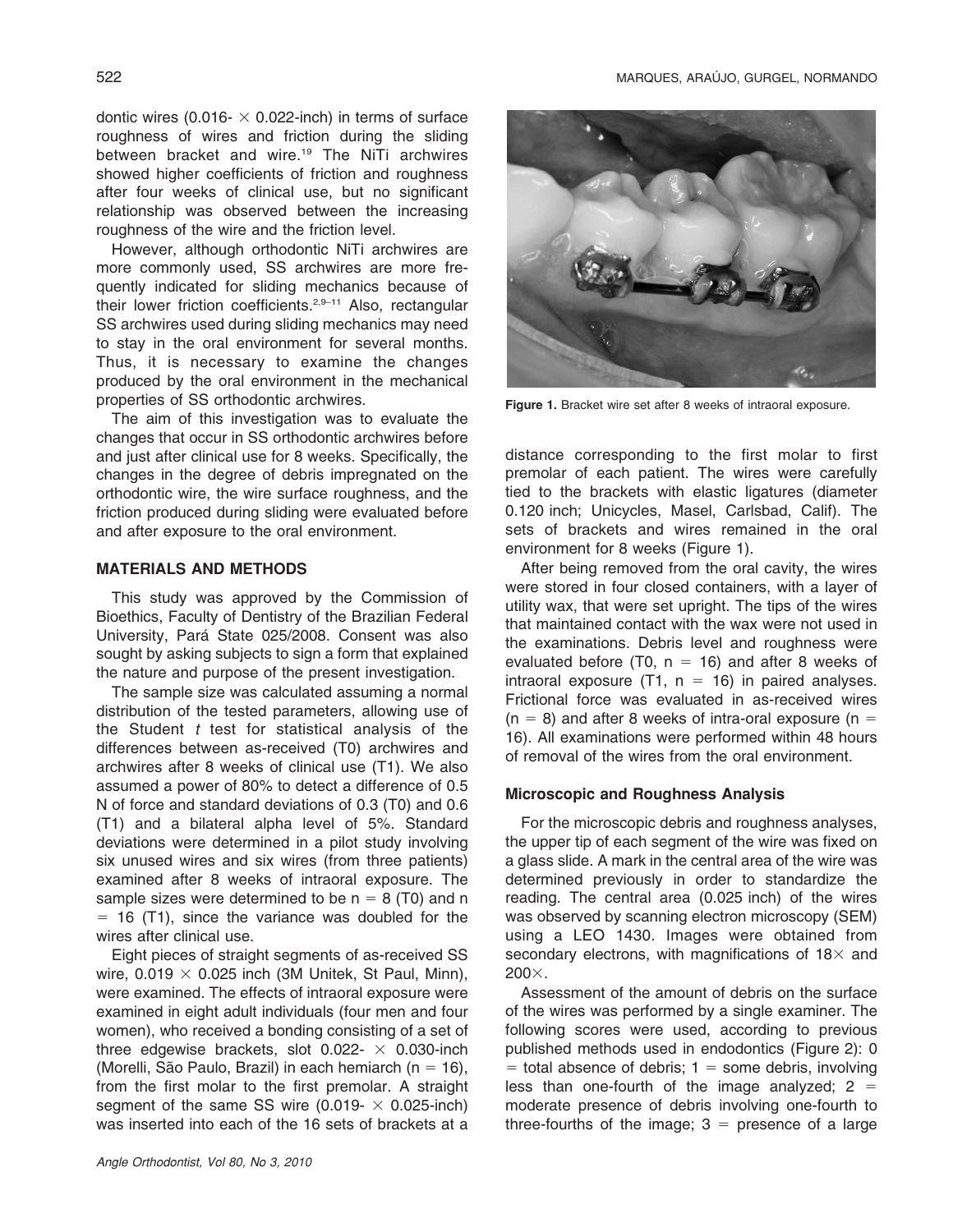

Figure 2. SEM images (200×) showing debris on the wires. (A) Score 0. (B) Score 1. (C) Score 2. (D) Score 3.

amount of debris involving more than three-fourths of the image examined.

For analysis of error associated with the debris score, two readings for all segments of wire used before (n = 16) and after clinical use (n = 16) were made in a blinded fashion with an interval of one week between them. The Spearman correlation was used to check the reproducibility.

The surface roughness of the wire was examined with a rugosimeter (Mitutoyo SJ-201). An average roughness was obtained by reading the standard Ra through three readings of 0.8 cm on the surface of the central area of the rectangular wire.

The analysis of debris and roughness before and after clinical use was performed for all 16 segments of the wire used in this experiment. The distribution of roughness was checked with the Shapiro-Wilk test. Because roughness was not distributed normally at T0  $(P = .009)$ , the Wilcoxon signed-rank test was used to examine differences in roughness and debris scores. The alpha level was established at 5% ( $P < .05$ ).

#### Friction Testing

Friction testing was done using two rectangular acrylic plates (area =  $4 \times 5.5$  cm and thicknesses = 0.5 cm). Two SS edgewise brackets (0.022- $\times$  0.030inch, Morelli, São Paulo, Brazil) were bonded on each plate. Each bracket was bonded with 4 mm between and 2 mm from the extremities of the plate. One SS wire (0.021-  $\times$  0.025-inch) was placed in the bracket slot, providing a full filling for the bracket alignment, and was removed after the composite had cured.

Before the friction test, each wire segment had one end bent. Then, the wire was tied to the brackets using a 0.120-inch-diameter elastic ligature (Unicycles, Masel). The plates of acrylic containing the wire segments were fixed in the universal testing machine (EMIC DL 2000) and positioned at a  $90^\circ$  angle relative to the ground (Figure 3). The plate containing the bent wire end was set at the upper grip. The machine was enabled and the upper grip slid at a speed of 0.5 mm/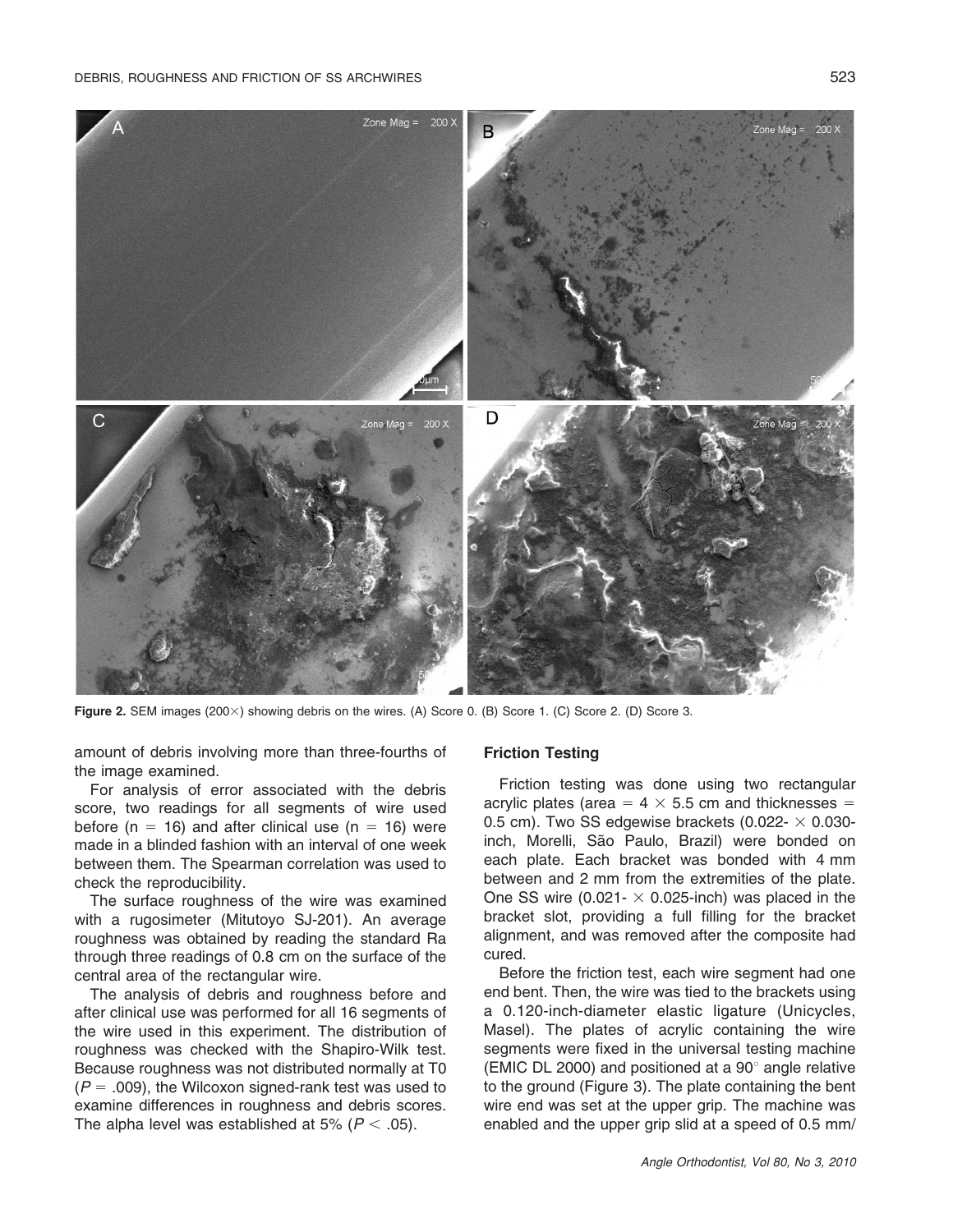Figure 3. Acrylic plate model used to examine friction.

minute for a distance of 5 mm. The test model was the same for all friction tests, so only the wire segments and elastic ligatures were changed. After each friction test, the brackets bonded to the plate were cleaned with gauze soaked in alcohol (96%) to eliminate possible debris from the previous wire. Kinetic frictional force was measured in Newtons (N), using the mean force exerted from the beginning of the movement until the end of the test.

Because of the surface changes produced in the orthodontic wires after the friction test, eight segments of as-received wires were used to perform the control friction test (T0). Thus, these wires were not used clinically. The other 16 wires were subjected to friction evaluation after 8 weeks of intraoral exposure (T1).

The normal distribution assumption was tested with the Shapiro-Wilk test. Because the intraorally exposed wires (T1) displayed a nonnormal distribution ( $P =$ .009), the Mann-Whitney nonparametric statistical test was used to examine the differences. Correlations between the degree of debris, roughness, and kinetic friction were examined with the Spearman correlation test. For correlation analysis, all the wires  $(T0 + T1)$ ,  $n = 24$ ) were examined. The alpha level was established at 5% ( $P < .05$ ).

### RESULTS

# Scanning Electron Microscopy

The Spearman correlation showed excellent reproducibility ( $P < .0001$ ) for the debris scores obtained in this study ( $r = 0.96$ , 18 $\times$  magnification, and  $r = 0.99$ ,  $200\times$  magnification). Analysis of debris on the asreceived wires (T0) using SEM showed a complete absence of debris (zero score) for all segments of wire at  $18\times$  and  $200\times$  magnification. However, the degree of debris was significantly increased for wires that had remained in the oral environment for 8 weeks (T1). The median score after clinical use was 2 (moderate debris) at 18 $\times$  magnification (P = .0004), and 3 (large amount of debris) at 200 $\times$  magnification ( $P = .0004$ ) (Table 1).

#### **Roughness**

Before exposure to the oral environment (T0), the wires showed homogeneity (SD  $= 0.02$ ) and very low values of roughness, with an average Ra of 0.02. Eight weeks of intraoral exposure (T1) caused a significant increase in the degree of roughness of the wires ( $P =$ .0022) (Table 1). The segments of the wire at T1 showed a mean value of Ra =  $1.09$  (SD = 0.9) (Table 1).

# Friction

There was a significant increase in frictional force from T0 to T1 ( $P = .0001$ ), with an average increase of 1.48 N (Table 1), corresponding to a 20.8% increase in the friction level.

### Correlation Between Frictional Force, Amount of Debris, and Roughness

Spearman correlation analysis showed a significant association between kinetic friction and the degree of debris measured using  $18\times$  magnification (r = 0.50, P 5 .019) and 200 $\times$  magnification (r = 0.46, P = .029), as well as between kinetic friction and roughness ( $r =$ 0.44,  $P = .044$ ). A greater degree of correlation was observed in the association between roughness and debris ( $P < .0001$ ; r = 0.80 for 18 $\times$  and r = 0.78 for  $200\times$ ) (Table 2).

# **DISCUSSION**

The friction of brackets, ligatures, and archwires as received from manufacturers has been studied extensively.<sup>2–10,12–17</sup> The effect of aging in the oral environment is an important factor to consider with regard to the efficacy of orthodontic mechanics. Aging effects on surface archwire roughness,<sup>19</sup> surface topography,<sup>20</sup> fracture, $21$  and friction<sup>19</sup> have been examined in only a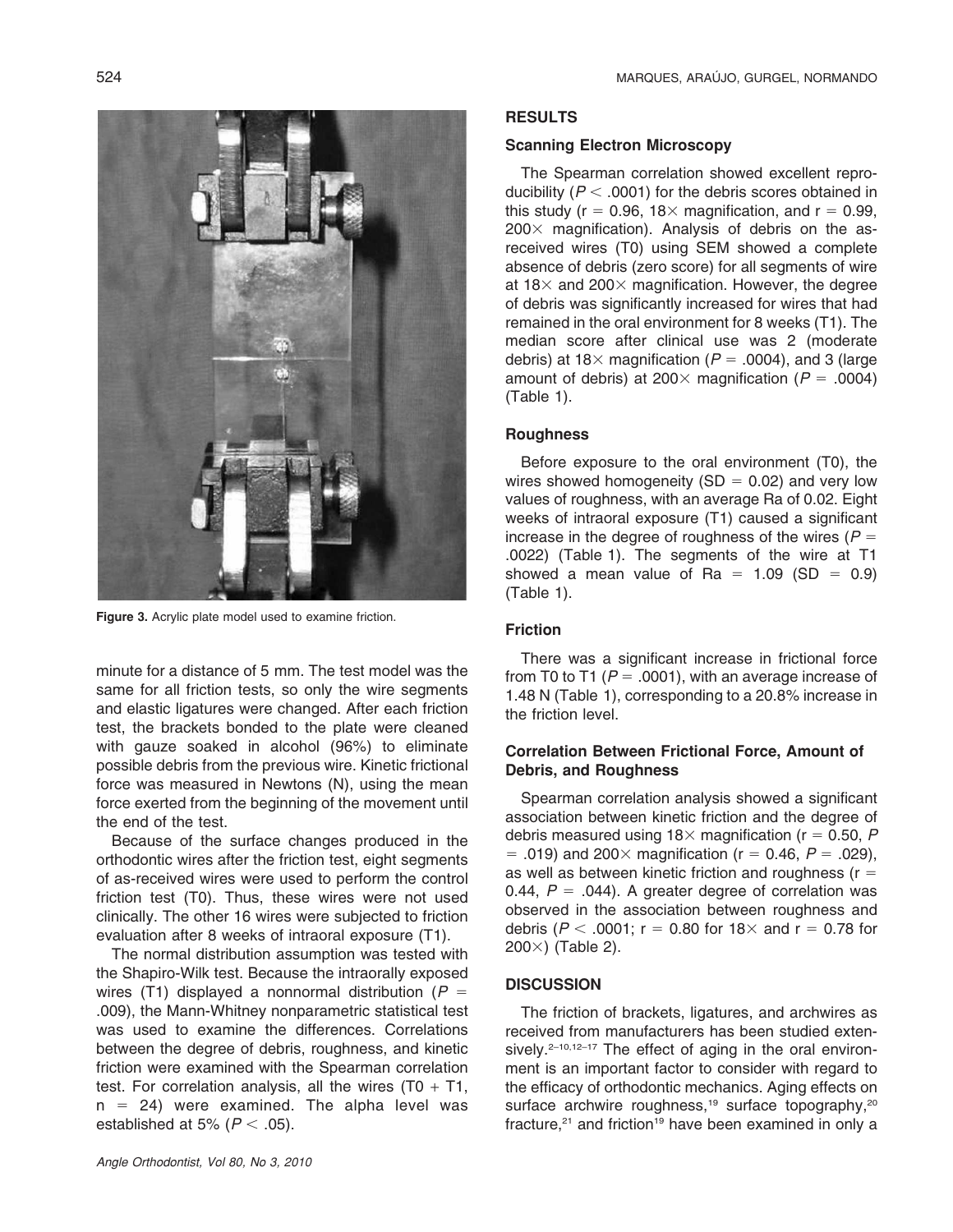|                                | As Received (T0) |          |              | Clinically Used (T1) |              |             |                          |
|--------------------------------|------------------|----------|--------------|----------------------|--------------|-------------|--------------------------|
| Variable                       |                  | Mean/Med | SD/IOR       | n                    | Mean/Med     | SD/IOR      |                          |
| Debris $18\times$ <sup>a</sup> | 16               |          |              | 16                   |              |             | $.0004***$               |
| Debris $200\times^a$           | 16               |          |              | 16                   | З            |             | $.0004***$               |
| Roughness (Ra)<br>Friction (N) | 16               | 0.02     | 0.02<br>0.36 | 16<br>16             | 1.09<br>8.58 | 0.89<br>.34 | $.0022***$<br>$.0001***$ |

Table 1. Descriptive Statistics for Debris, Roughness, and Friction and P Values for Comparisons of As-Received SS Archwires (T0) and Clinically Used SS Archwires (T1)

<sup>a</sup> Debris at 18× and 200× are described by medians and interquartile ranges (IQRs); roughness and friction are described by means and standard deviations (SDs).

\*\*\*  $P < .001$ .

few investigations on NiTi archwires. SS wire has not been evaluated recently. Our choice of rectangular SS wires was motivated by the fact that these wires are very useful during mechanical sliding because of their lower coefficient of friction<sup>2,9,11</sup> and lower surface roughness.17 Also, during mechanical incisor retractions, a rectangular SS archwire needs to remain in the oral environment for several months. Edgewise brackets were used in the present study because the slots are flat and they can be assembled without any angles or inclinations.

This test setup used linear unidirectional sliding mechanics, while orthodontic tooth movement is dynamic. Debris in archwire can potentially increase friction, but it is only one of the factors involved in the resistant force system.22 It is also important to consider the different normal forces that can change during active orthodontic movement and the influence of the debris on this phenomenon. Although it is quite hard to simulate in vitro the dynamic relation between archwire and bracket slots, this issue should be investigated further.

The choice of elastic ligatures was made because they are the first choice for most clinical orthodontists. Furthermore, it is more difficult to standardize the tying strength when using SS ligatures.<sup>23</sup>

In the present study, the as-received SS wire showed very low values of roughness, with an average of 0.02  $\mu$ m. After intraoral exposure for 8 weeks, there was a significant increase in roughness (Table 1). A previous study<sup>19</sup> demonstrated an increase in roughness for four different NiTi wires as a result of 4 weeks

Table 2. Correlation Coefficients (r) and P Values for the Variables Examined

|                                           |                                                                                                                                                                                                                                                                                                                                    | P Values                                                 |                                                 |                                |  |  |  |  |
|-------------------------------------------|------------------------------------------------------------------------------------------------------------------------------------------------------------------------------------------------------------------------------------------------------------------------------------------------------------------------------------|----------------------------------------------------------|-------------------------------------------------|--------------------------------|--|--|--|--|
| r Value                                   | Friction                                                                                                                                                                                                                                                                                                                           |                                                          | Debris $18\times$ Debris 200 $\times$ Roughness |                                |  |  |  |  |
| Friction<br>Debris $18 \times r = 0.50^*$ |                                                                                                                                                                                                                                                                                                                                    | $P = .0197^*$ $P = .029^*$                               |                                                 | $P = 0.044*$<br>$P < .0001***$ |  |  |  |  |
| Debris                                    |                                                                                                                                                                                                                                                                                                                                    |                                                          |                                                 |                                |  |  |  |  |
| $200\times$                               | $r = 0.48*$                                                                                                                                                                                                                                                                                                                        |                                                          |                                                 | $P < .0001***$                 |  |  |  |  |
|                                           |                                                                                                                                                                                                                                                                                                                                    | Roughness $r = 0.44^*$ $r = 0.80^{***}$ $r = 0.78^{***}$ |                                                 |                                |  |  |  |  |
|                                           | $\mathbf{r}$ $\mathbf{r}$ $\mathbf{r}$ $\mathbf{r}$ $\mathbf{r}$ $\mathbf{r}$ $\mathbf{r}$ $\mathbf{r}$ $\mathbf{r}$ $\mathbf{r}$ $\mathbf{r}$ $\mathbf{r}$ $\mathbf{r}$ $\mathbf{r}$ $\mathbf{r}$ $\mathbf{r}$ $\mathbf{r}$ $\mathbf{r}$ $\mathbf{r}$ $\mathbf{r}$ $\mathbf{r}$ $\mathbf{r}$ $\mathbf{r}$ $\mathbf{r}$ $\mathbf{$ |                                                          |                                                 |                                |  |  |  |  |

 ${}^\star P < .05$ :  ${}^{\star\star\star}P < .001$ .

of intraoral exposure. The values reported previously seem to differ from those of the present study, probably because of differences between the materials used to manufacture the wires and the duration of intraoral exposure.

There is little information in the literature regarding increased debris on orthodontic wires after clinical use, a very common measure in endodontics studies for evaluating methods of cleaning endodontic files.<sup>24-26</sup> In this study, using SEM, a debris score of 0 was obtained for as-received wires, but after 8 weeks of intraoral exposure, the scores were significantly higher  $(P < .001)$ . Increases in roughness<sup>19</sup> and significant deterioration in topography and structure<sup>20</sup> in retrieved NiTi archwires have been previously demonstrated.

Comparison of the frictional force of SS before and after clinical use showed an average increase of 1.48 N (20.8%) after 8 weeks of intraoral exposure. Resistance to sliding of orthodontic appliances in the dry state may not correspond to actual friction in the oral environment. However, the presence of saliva seems to cause an increase in friction.<sup>14</sup> The samples were analyzed until 48 hours after removal from the oral environment, which might have caused the drying of residues on the archwire surface. This might have influenced the friction level; however, this dryness can also occur during the clinical use of orthodontic wire, since the orthodontist usually removes the archwire from the mouth and replaces it after a short period of time.

The difference of 1.48 N (20.8%) in the magnitude of force loss caused by friction generated by the presence of debris seems to be an important factor to be considered when the force to be applied is calculated. It seems evident that the force used to move a canine, usually around 1 N, is insufficient to generate appropriate movement under the conditions observed in rectangular arches after 2 months of clinical use. This study defends the importance of cleaning the archwires at every clinical appointment to remove plaque and debris from the archwire surface and prevent an increase in friction during mechanical sliding.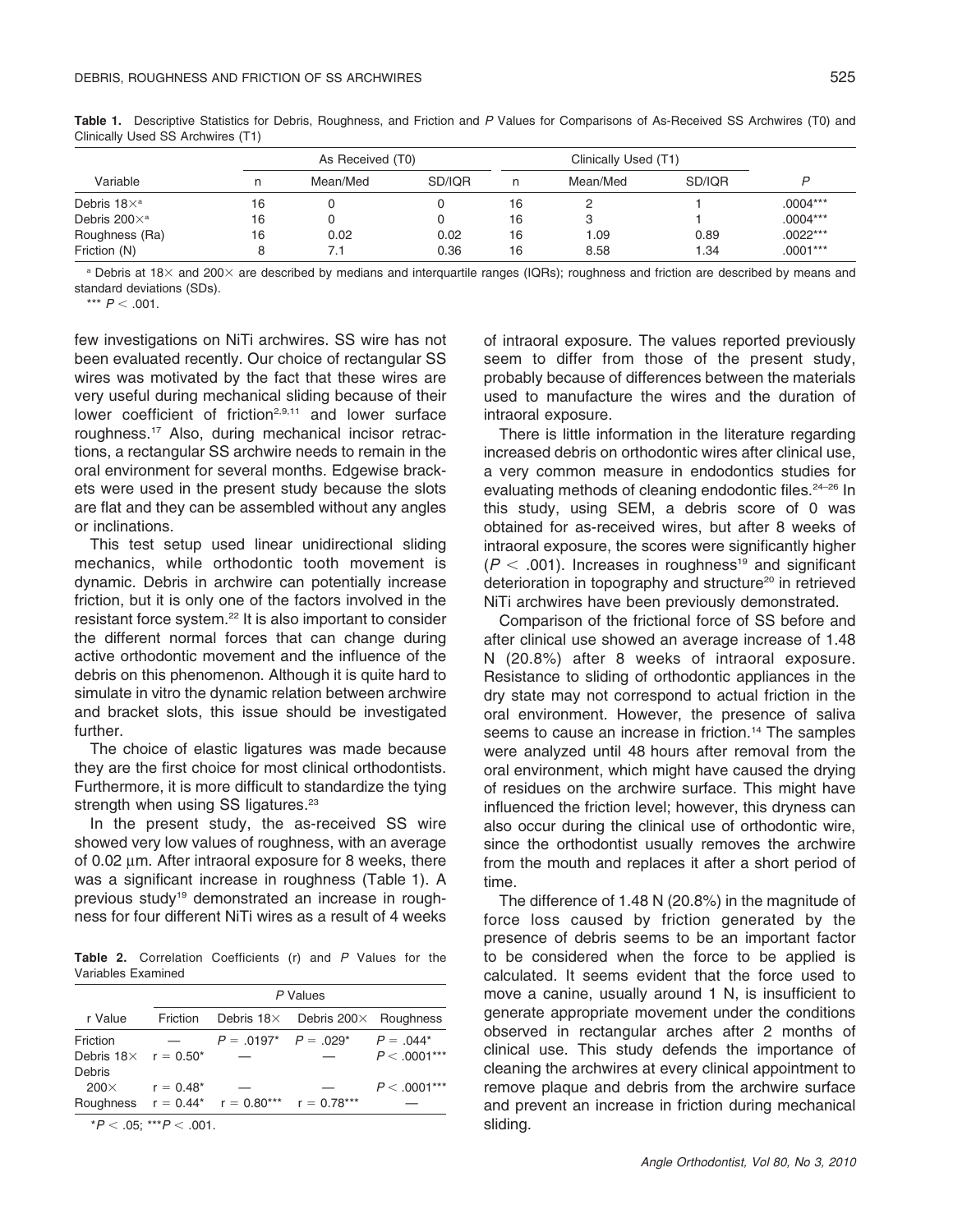No data were found for SS wires in the literature, but increased friction after intraoral exposure for 4 weeks was previously reported for NiTi wires, with increases ranging from 7% to 137%.<sup>19</sup> The authors did not find any correlation between friction and roughness and attributed the increased friction to the loss of ions implanted in the wire to reduce roughness and friction. Clinically, surface roughness is a property of the wires that affects corrosion and biocompatibility, as it allows a greater accumulation of plaque.18 According to the present findings, surface roughness is also significantly related to higher levels of frictional force.

Correlation analyses showed significant positive correlations between the degree of debris on the archwire surface, surface roughness, and friction (Table 2). However, the correlation between friction and debris was less significant than the correlation between debris scores and roughness. In this study, changes in structural characteristics of the archwire surface were not examined. It is possible that other factors, in addition to the accumulation of debris on the surface of the archwire, may have contributed to the higher level of friction. Further research using levels of debris, roughness, and friction to evaluate the efficiency of methods employed to clean orthodontic archwires is needed.

#### **CONCLUSIONS**

- SS rectangular wires exposed to the intraoral environment for 8 weeks show a significant increase in the amount of debris and degree of surface roughness.
- An increase in friction between the wire and bracket occurs during the mechanics of sliding. This change is correlated to the degree of debris and roughness on the archwire surface.

#### **REFERENCES**

- 1. Rossouw PE. Friction: An Overview. Semin Orthod. 2003;9: 218–222.
- 2. Kapila S, Angolkar PV, Duncanson MG, Nanda RS. Evaluation of friction between edgewise stainless steel brackets and orthodontic wires of four alloys. Am J Orthod Dentofacial Orthop. 1990;98:117–126.
- 3. Whitley JQ, Kusy RP. Influence of interbracket distances on the resistance to sliding of orthodontic appliances. Am J Orthod Dentofacial Orthop. 2007;32: 360–372.
- 4. Kuramae M. Evaluation of Frictional Forces In Vitro Between Brackets and Orthodontic Wires in Upper Cusp Distalization According to the Tweed-Merrifield Sequential Directional Force Technique [thesis]. São Paulo, Brazil: Faculdade de Odontologia de Piracicaba, Universidade Estadual de Campinas; 2006.
- 5. Bednar JR, Gruendeman GW, Sandrik JL. A comparative study of frictional forces between orthodontic brackets and

archwires. Am J Orthod Dentofacial Orthop. 1991;100: 513–522.

- 6. Tecco S, Di Iorio D, Cordasco G, Verrocchi I, Festa F. An in vitro investigation of the influence of self-ligating brackets, low friction ligatures, and archwire on frictional resistance. Eur J Orthod. 2007;29:390–397.
- 7. Kim TK, Kim KD, Baek SH. Comparison of frictional forces during the initial leveling stage in various combinations of self-ligation brackets and archwires with custom-designed typodont system. Am J Orthod Dentofacial Orthop. 2008; 133:15–24.
- 8. Frank CA, Nikolai RJ. A comparative study of frictional resistances between orthodontic bracket and arch wire. Am J Orthod Dentofacial Orthop. 1980;78:593–609.
- 9. Drescher D, Bourauel C, Schumacher H. Frictional forces between bracket and arch wire. Am J Orthod Dentofacial Orthop. 1989;96:397–404.
- 10. Kusy RP, Whitley JQ. Coefficients of friction for arch wires in stainless steel and polycrystalline alumina brackets slots. I. The dry states. Am J Orthod Dentofacial Orthop. 1990;98: 300–312.
- 11. Mendes K, Rossouw PE. Friction: validation of manufacturer's claim. Semin Orthod. 2003;9:236–250.
- 12. Thorstenson GA, Kusy RP. Resistance to sliding of selfligating brackets versus conventional stainless steel twin brackets with second-order angulation in the dry and wet (saliva) states. Am J Orthod Dentofacial Orthop. 2001;120: 361–370.
- 13. Franchi L, Baccetti T, Camporesi M, Barbato E. Forces released during sliding mechanics with passive self-ligating brackets or nonconventional elastomeric ligatures. Am J Orthod Dentofacial Orthop. 2008;133:87–90.
- 14. Kusy RP, Whitley JQ. Resistance to sliding of orthodontic appliances in the dry and wet states: influence of archwire alloy, interbracket distance, and bracket engagement. J Biomed Mater Res. 2000;52:797–811.
- 15. Thorstenson GA, Kusy RP. Comparison of resistance to sliding between different self-ligating brackets with secondorder angulation in dry and saliva states. Am J Orthod Dentofacial Orthop. 2002;121:472–482.
- 16. Smith DV, Rossouw PE, Watson P. Quantified simulation of canine retraction: evaluation of frictional resistance. Semin Orthod. 2003;9:262–280.
- 17. Kusy RP, Whitley JQ, Mayhew MJ, Buckthal JE. Surface roughness of orthodontic archwires—via laser spectroscopy. Angle Orthod. 1988;58:33–45.
- 18. Eliades T, Bourauel C. Intraoral aging of orthodontic materials: the picture we miss and its clinical relevance. Am J Orthod Dentofacial Orthop. 2005 Apr 127:403–412.
- 19. Wichelhaus A, Geserick M, Hibst R, Sander FG. The effect of surface treatment and clinical use on friction in NiTi orthodontic wires. Dent Mater. 2005;21:938–945.
- 20. Eliades T, Eliades G, Athanasiou AE, Bradley TG. Surface characterization of retrieved NiTi orthodontic archwires. Eur J Orthod. 2000;22:317–326.
- 21. Bourauel C, Scharold W, Jäger A, Eliades T. Fatigue failure of as-received and retrieved NiTi orthodontic archwires. Dent Mater. 2008;24:1095–1101.
- 22. Burrow SJ. Friction and resistance to sliding in orthodontics: a critical review. Am J Orthod Dentofacial Orthop. 2009; 135(4):442–447.
- 23. Iwasaki LR, Beatty MW, Randall CJ, Nickel JC. Clinical ligation forces and intraoral friction during sliding on a stainless steel archwire. Am J Orthod Dentofacial Orthop. 2003;123:408–415.